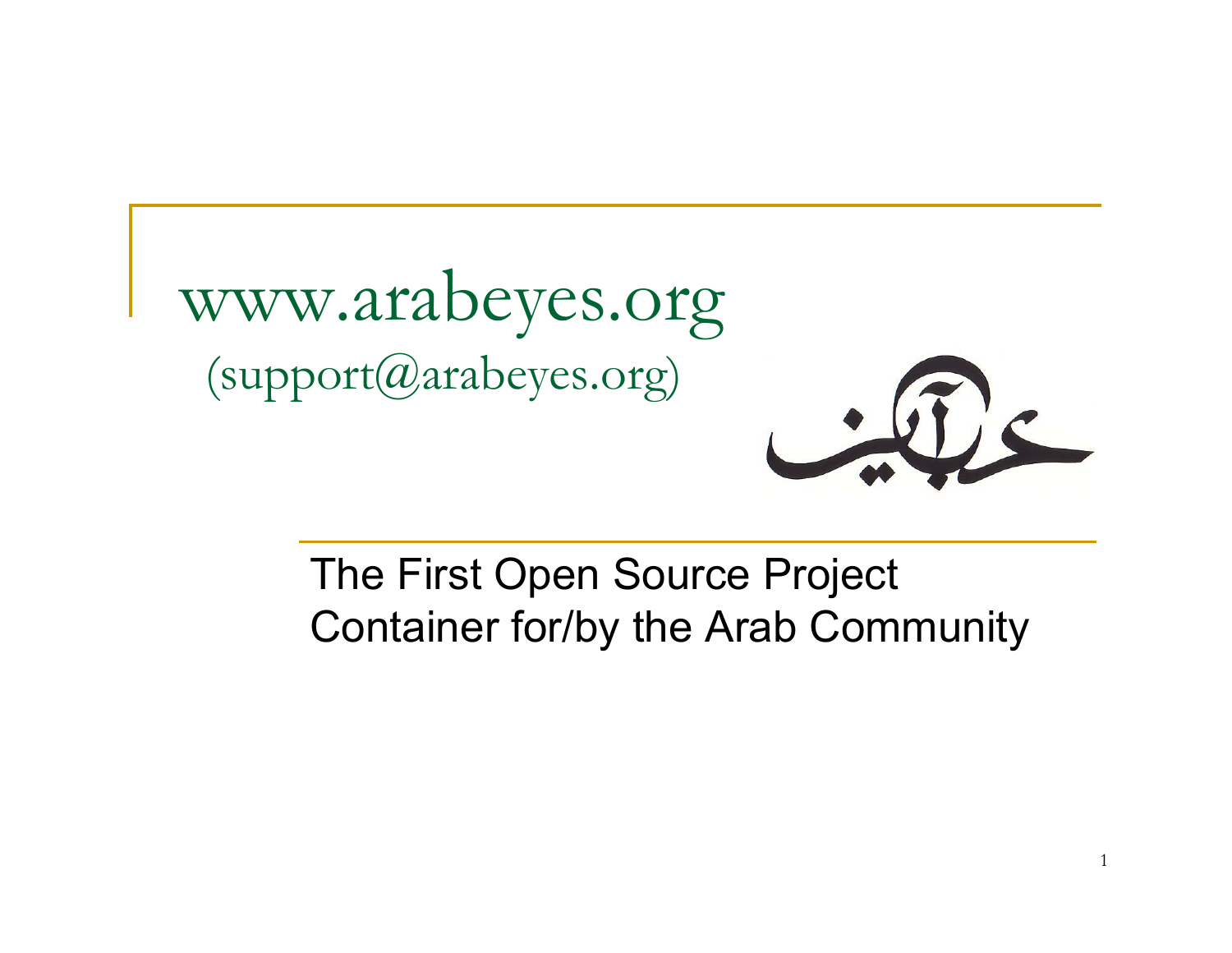### What is Open Source ?

- m. Its the ability to dissect source code line-by-line
- T Its the ability to copy/modify building blocks of programs
- m, Its the ability to distribute modified/personalized code at will
- m. Its knowing that millions of people scrutinize the code daily
- **Ta**  Its knowing that bugs and vulnerabilities are addressed immediately
- $\mathbb{R}^n$ Its security without "Blind Trust" and/or "Promises"
- $\overline{\phantom{a}}$ Its knowing that your Intellectual Property will be maintained

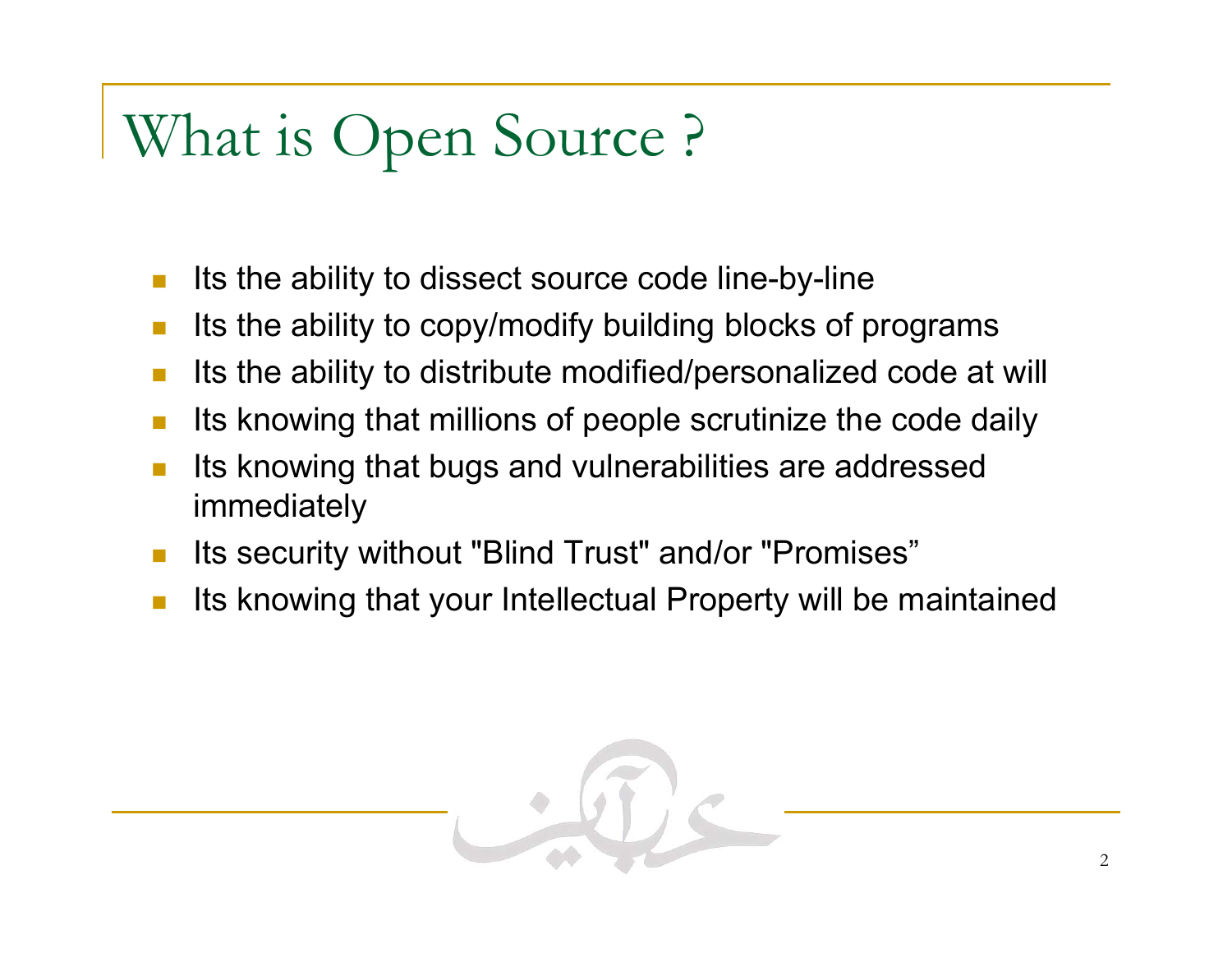### What is Arabeyes ?

- П Evolved to its current final form on July 29, 2001
- T Its a beacon for Open Source in the Arab Community
- П Brought forth by Arabs to address the lack of Arabic language support in Linux/Unix platforms
- **I**  Its a development organization offering the required know-how regarding all aspects of Arabization
- П Its a platform to help/support/educate all issues regarding Open Source and Linux/Unix
- $\overline{\phantom{a}}$  Its a rallying-point for all those interested in advancing the cause of Arabs and computers
- П Its an eternal project setup to continue unlike anything before it

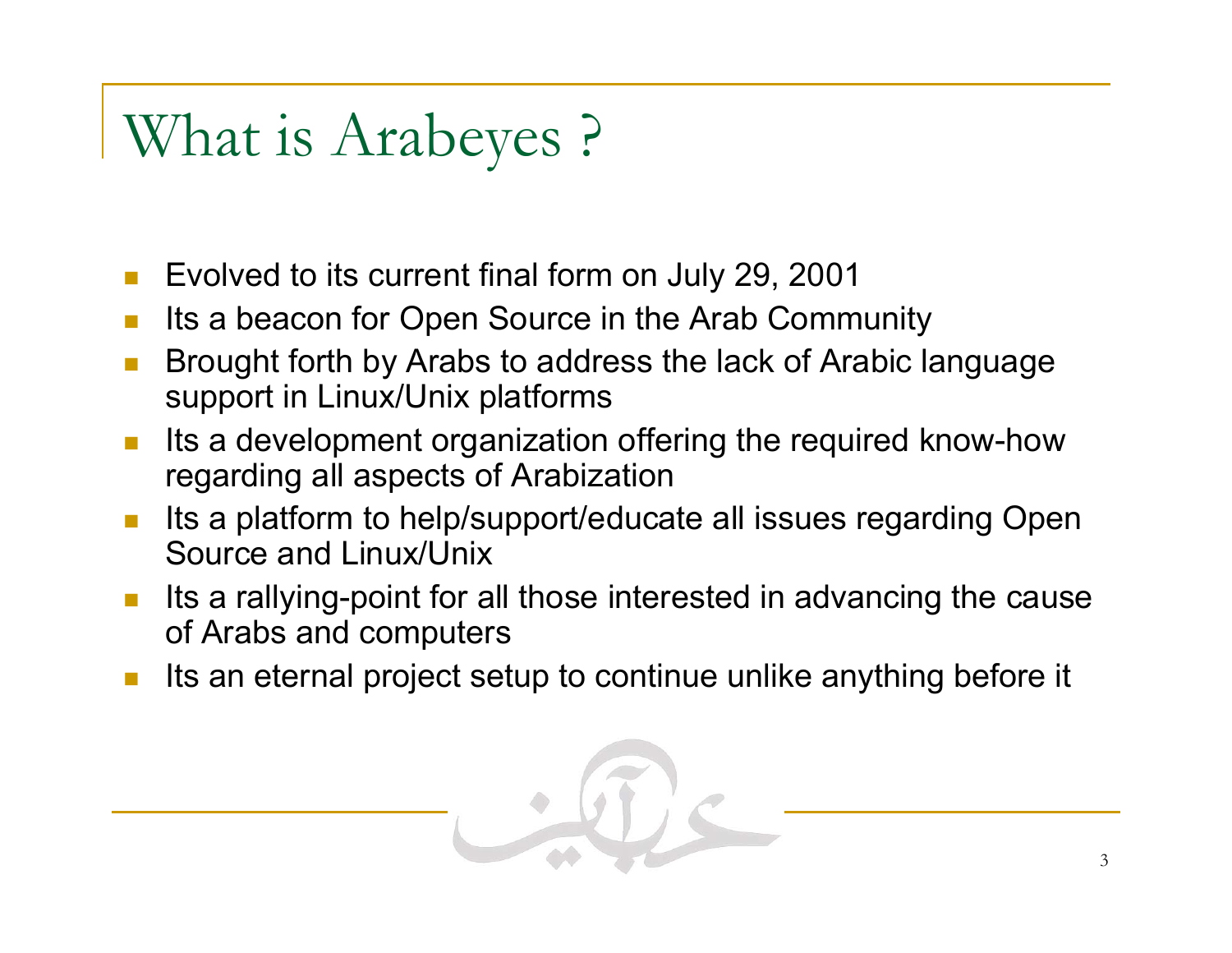### What is Arabeyes' Mandate ?

- П Fully furnish and supply Arabic support on Linux/Unix platforms
- T Contribute/affect standardization - "determine our own fate"
- П Raise awareness about Arabic needs and feature Arabic talent
- T Introduce Open Source/Linux to Arab Educational Institutions
- П Instill the idea of communal work and a sense of cooperation
- T House knowledge-base and experience all Arabs can tap into
- П Increase the number of competent Arab programmers
- T Enhance and propel technical industry in Arab world

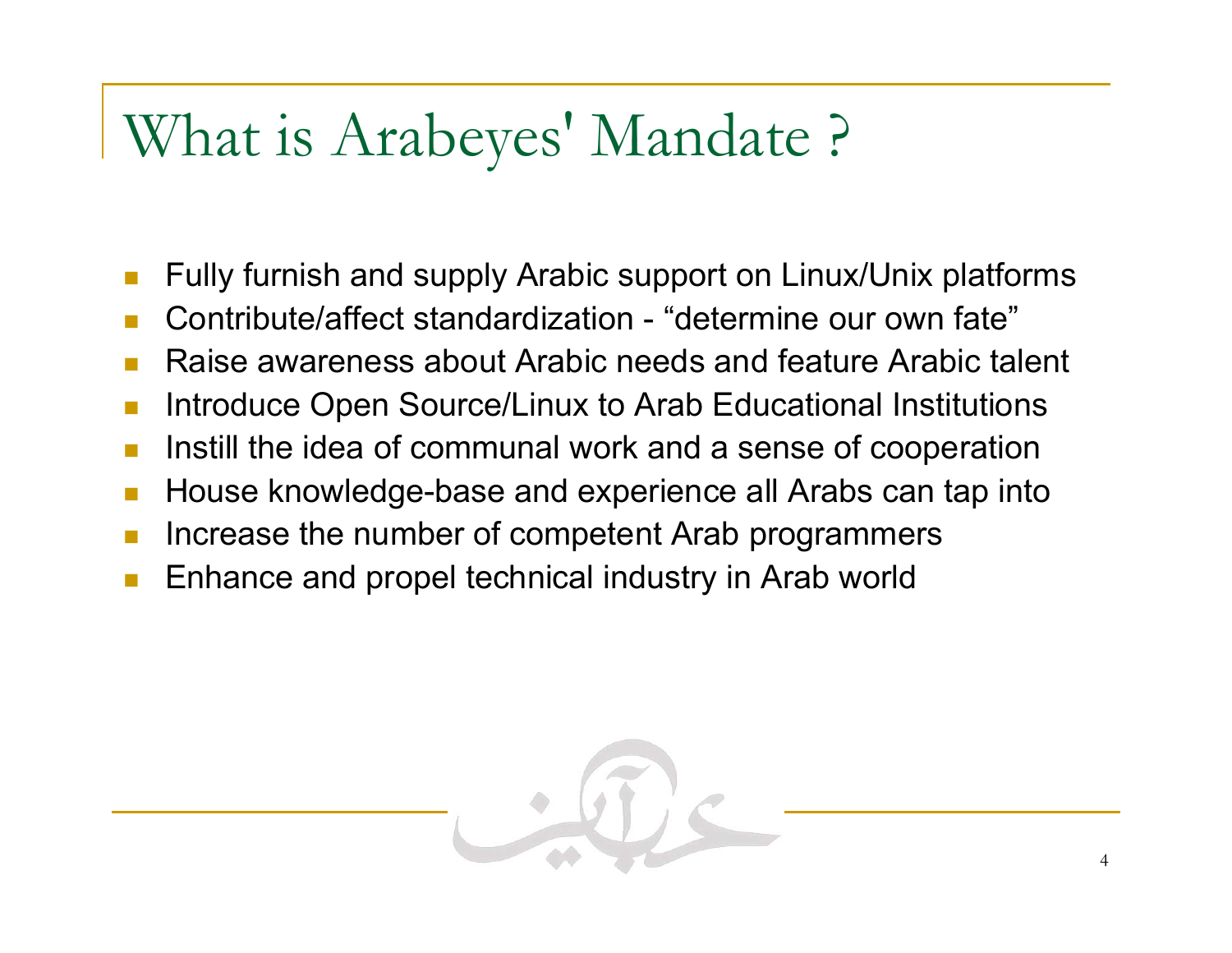### Linux - a brief look...

- П The Open Source movement gets created in 1984 - GNU.org
	- ❏ To better organize people/efforts and share their work
- $\overline{\mathbb{R}^n}$  Linus Torvalds a student from Finland releases linux in 1991
	- ❏ The "kernel" is the heart of the Operating System (OS)
- П 1000's of contributors continually refine/add/scrutinize the code
	- ❏ New Applications get created/improved complementing the "kernel"

### Linux touted as,

- $\Box$ The most reliable Operating System
- $\Box$ The most secure Operating System
- $\Box$ The fastest security exploit discoveries, fixes and patches
- ❏ The most cost-effective enterprise/desktop solution
- П Linux holds 27% of the server market (Windows - 41%)

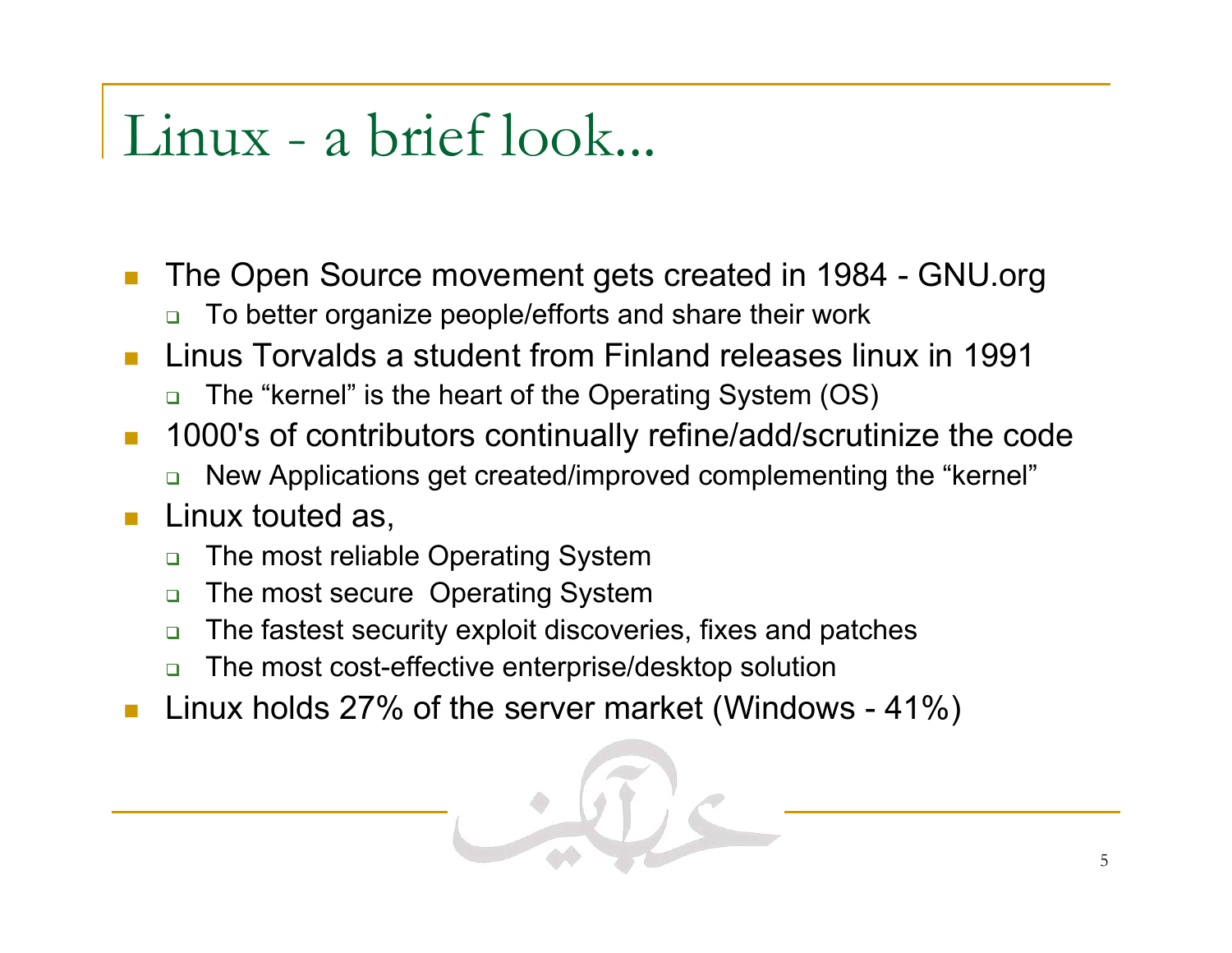### Benefits to Arabs...

- П Linux assures transparency by having visibility into its code
- T Linux guarantees security (millions inspect the code daily)
- П Linux enables the development/refinement of source (customization/enhancement)
- П Linux will enhance the Arab world's technical abilities
- П Linux nurtures a sense of self-reliance (do it yourself attitude)
- П Linux is a programmer's ideal experimentation medium
- П Linux is a business opportunity (consulting, services, etc)
- П Linux is extremely cost effective (Free and Legal to copy)

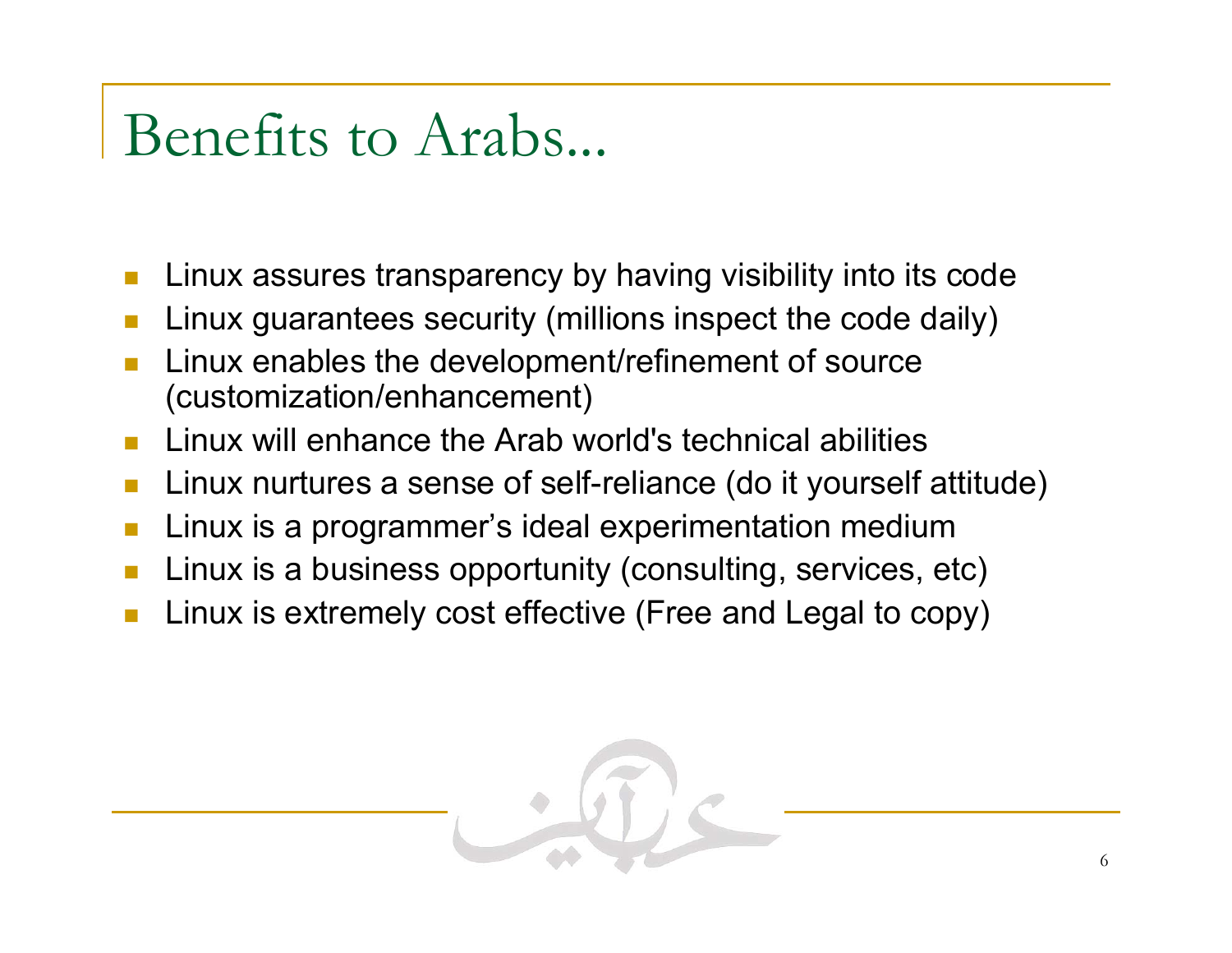### Benefits to Universities...

#### П Students benefit via

- $\Box$ Being provided "real-world" experience/options
- $\Box$ Maintenance/upgrade emphasis rather than inception/creation (realism)
- $\Box$ Research/development avenues and ideas (MS, PhD projects)
- $\Box$ Group/team work attitude with project/schedule management emphasis
- ❏ Establish self-confidence/trust in one's own abilities - "can-do" attitude
- $\Box$ Fosters a love for exploration
- П Universities benefit via
	- ❏ Lower Cost of Ownership
	- ❏ Ideas for future research
	- $\Box$ Case studies for teaching
	- $\Box$ An increased possibly of enticing external funding of internal projects
- Open Source projects generate respect and garners a reputation

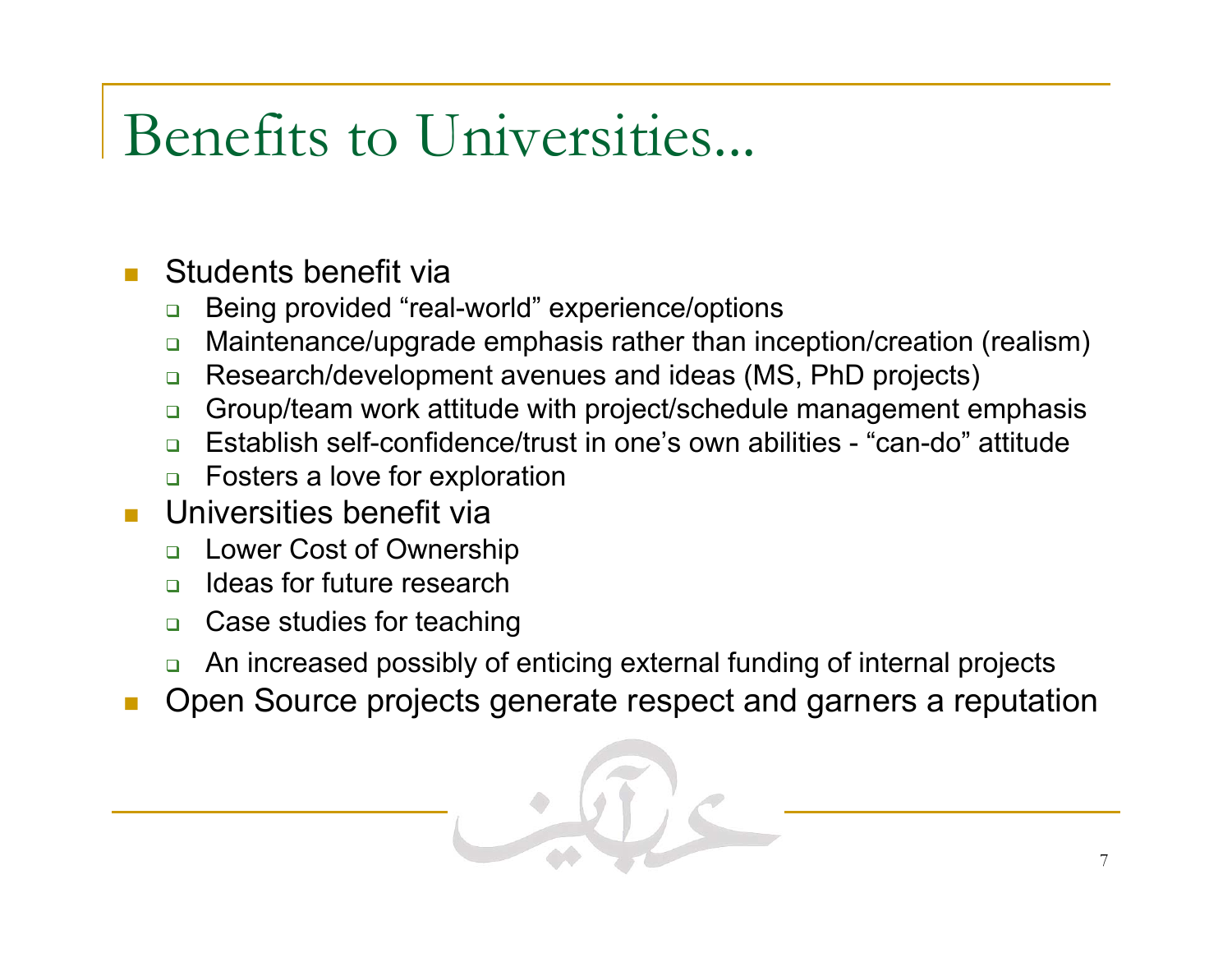### Benefits to Companies...

#### П **Security**

- ❏ No viruses, no hidden backdoors/peepholes
- $\Box$ Secure networks, data and domains (internal/external)

#### П Cost

- ❏ Lowest cost of ownership/maintenance
- $\Box$ Most cost effective, customizable solution in the marketplace
- $\Box$ World-wide free technical support, debug and assistance
- П Fosters homogenous, interoperable solutions
- T Linux's popularity ensures availability of technical local talent
- П Linux "hacker" mentality ensures "get it done" workforce attitude
- П Exceptional medium for research and product proof-of-concept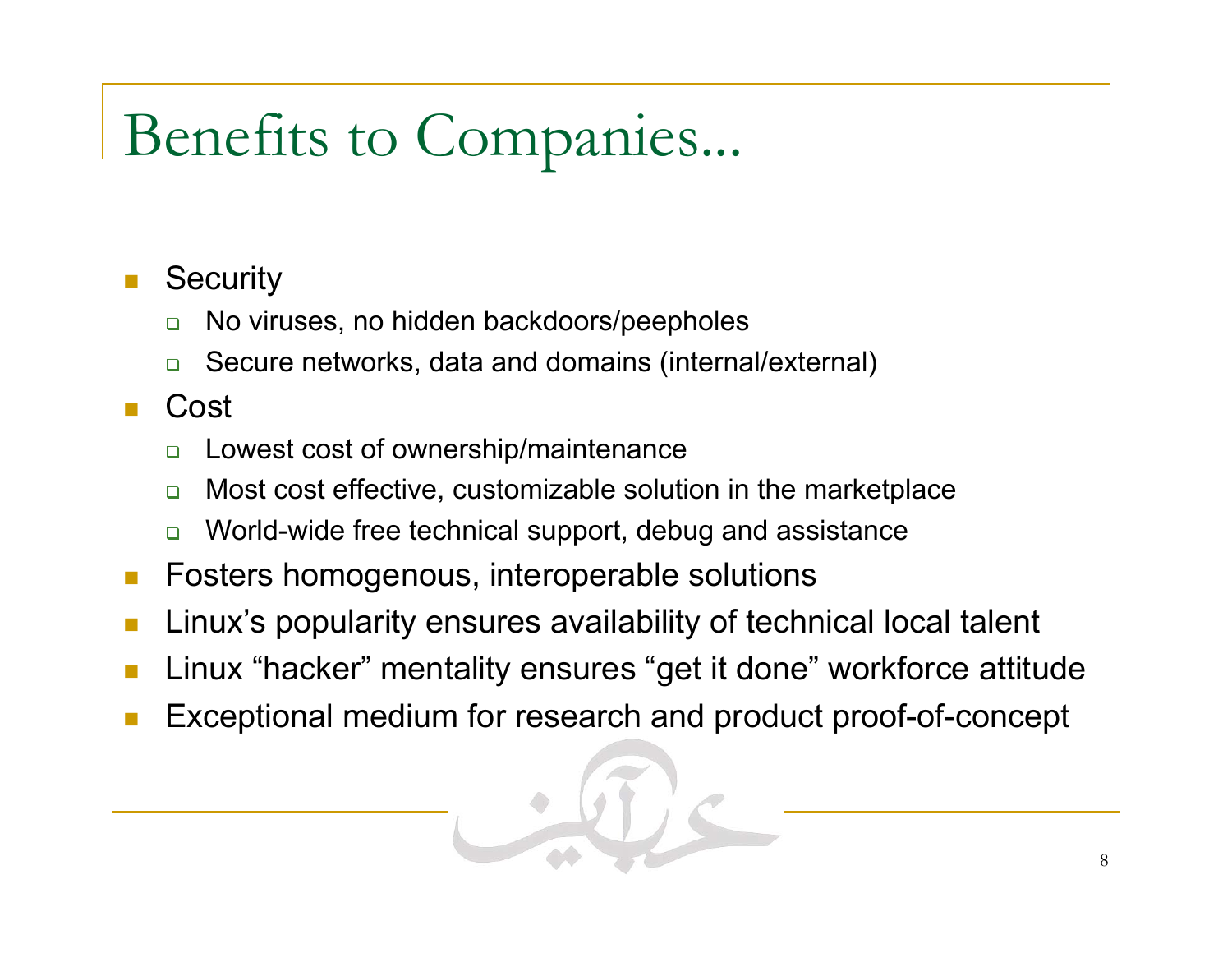### Arabeyes' accomplishments...

- П Website/mirrors, mailing-lists, repository - online and functional
- T Deployed bug-tracker system; registered own IRC channel
- П In excess of 75,000 visits/impressions monthly
- T In excess of 40 'committer' volunteers/contributors worldwide
- П Seven released projects (code and translation)
- T Eleven on-going projects
- П Established communication with ALL Arabic Linux/Unix entities
- T Established initial contact with various Arab University programs
	- ❏ University research is paramount and beneficial to all involved
- П Seeking limited cooperation with select companies
- П Roadmap set forth and project charter refined/revisited

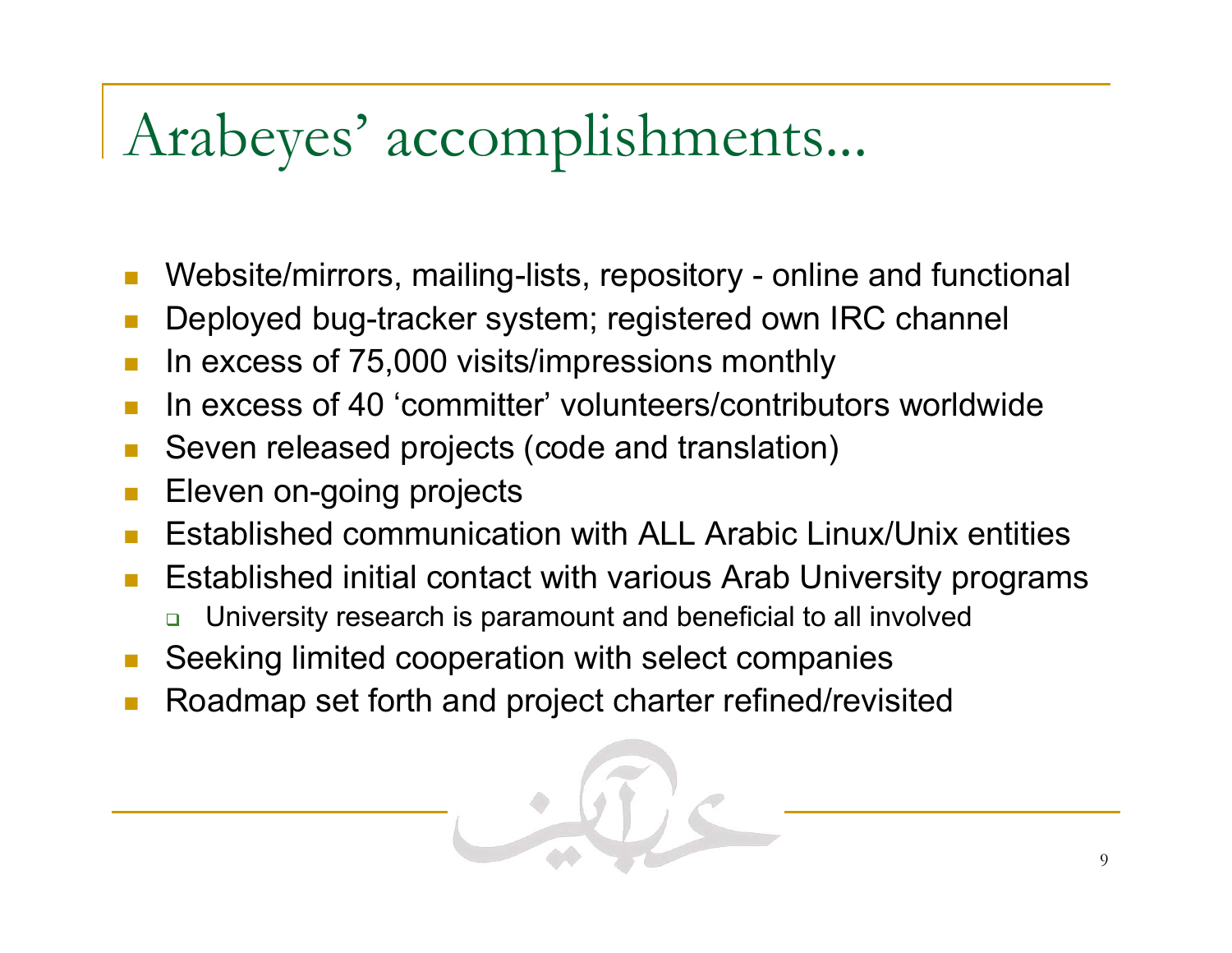# Arabeyes – the Translation projects...

#### П Translation Projects

- $\Box$  Arabic KDE
	- Core (10,566 / 15,079 translated terms 70%)
	- Complete (21,814 / 63,266 translated terms 35%)
- $\Box$  Arabic Gnome
	- Core ( 6,677 / 11,451 translated terms 58%)
	- Complete ( 8,142 / 36,075 translated terms 23%)
- П Provide a localized Arabic Graphical User Interface (GUI)
	- $\Box$ Arabize environment/look-n-feel for non-English aware users
	- $\Box$ Arabize menus, error messages, help balloons, applications, etc
	- $\Box$ Include regional settings - currency, time/date, number formats, etc

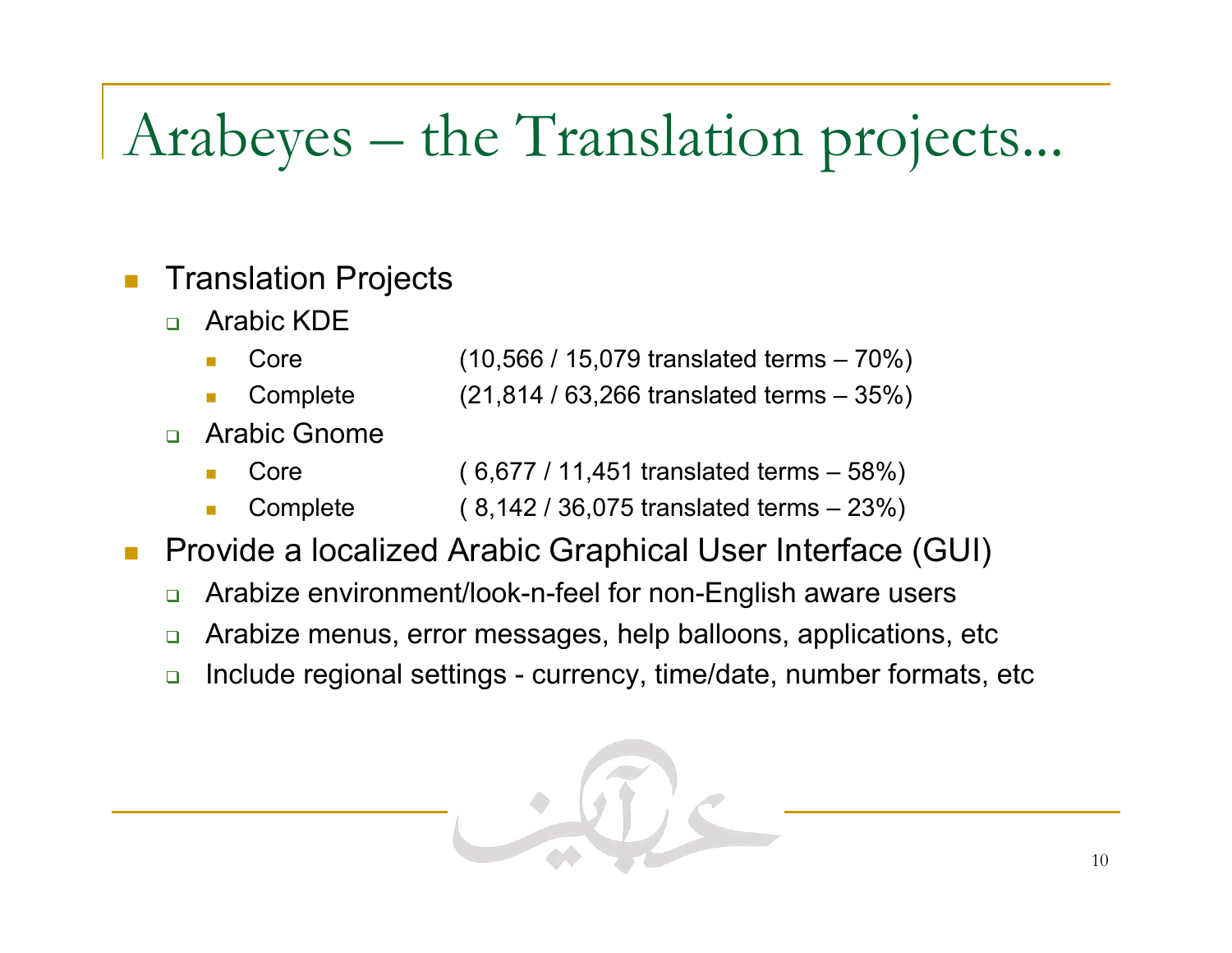## Arabeyes – the Internal projects...

- П Software Development/Coding Projects – Internal/InHouse
	- $\Box$ Akka - provide Arabic support under the Linux/Unix Console
	- $\Box$ QaMoose - provide an English-Arabic interactive dictionary
	- $\Box$ Katoob - provide an Arabic text editor that is GTK based
		- Duali provide an Arabic spell-checker

 $\Box$ 

- $\Box$ Distros - help/support Arabic Distribution projects
- $\Box$ Quran - provide a browse-able, audible, multi-lingual Quran
- T Initiate projects to fulfill daily usage requirements
- П Initiate projects in accordance to user demands/interests

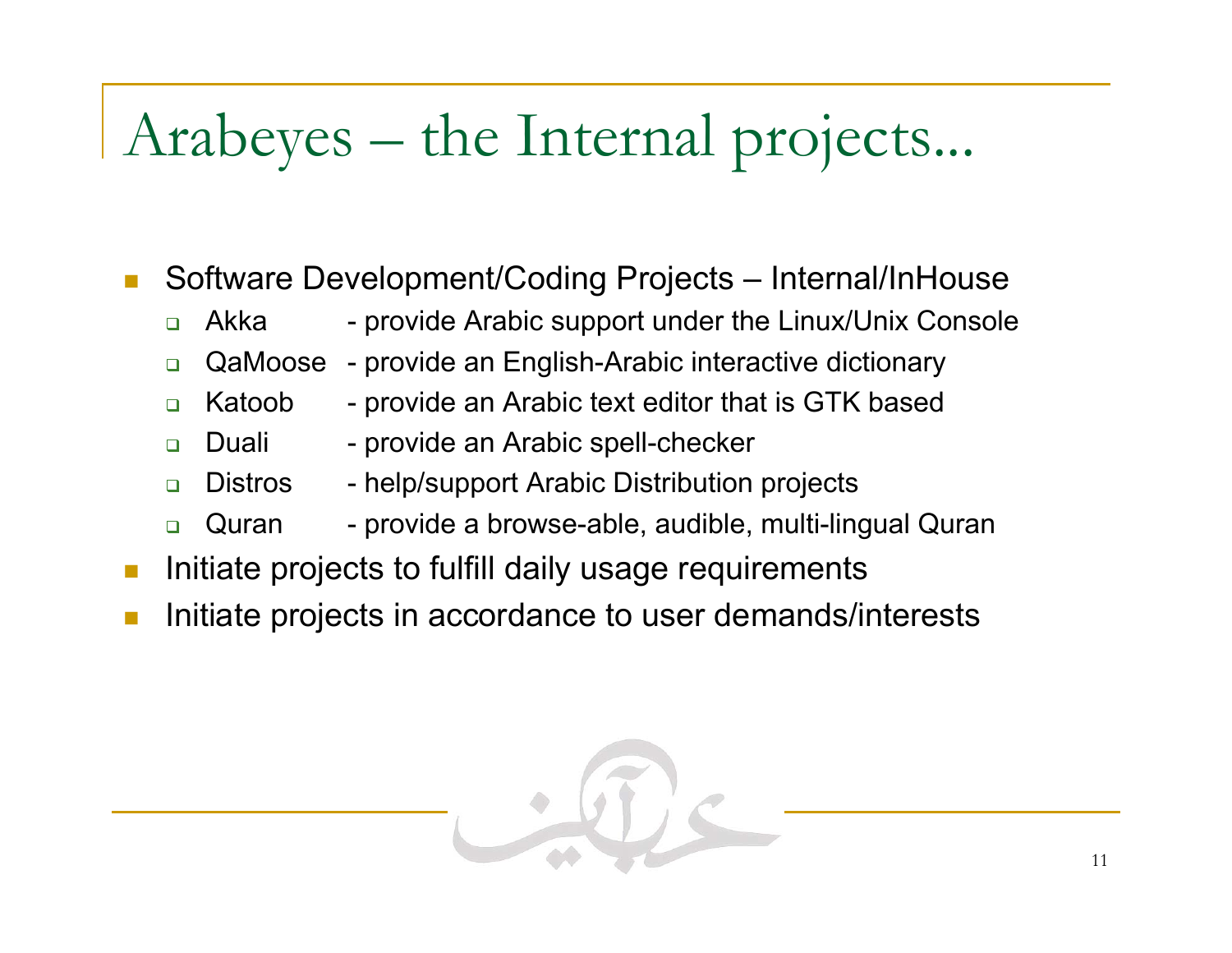### Arabeyes – the External projects...

- П Software Development/Coding Projects – External
	- $\Box$ Vim - add Arabic support to VIM-6+
	- $\Box$ PuTTY - add Arabic support to Win32 Xterminal emulator
	- ❏ Various Patches (txtbdf2ps, lyx, mlterm, fvwm, xkb, gkb, kxbk)
- T Supplement popular applications with Arabic support
- П Engrave Arab's abilities/necessities as a requirement

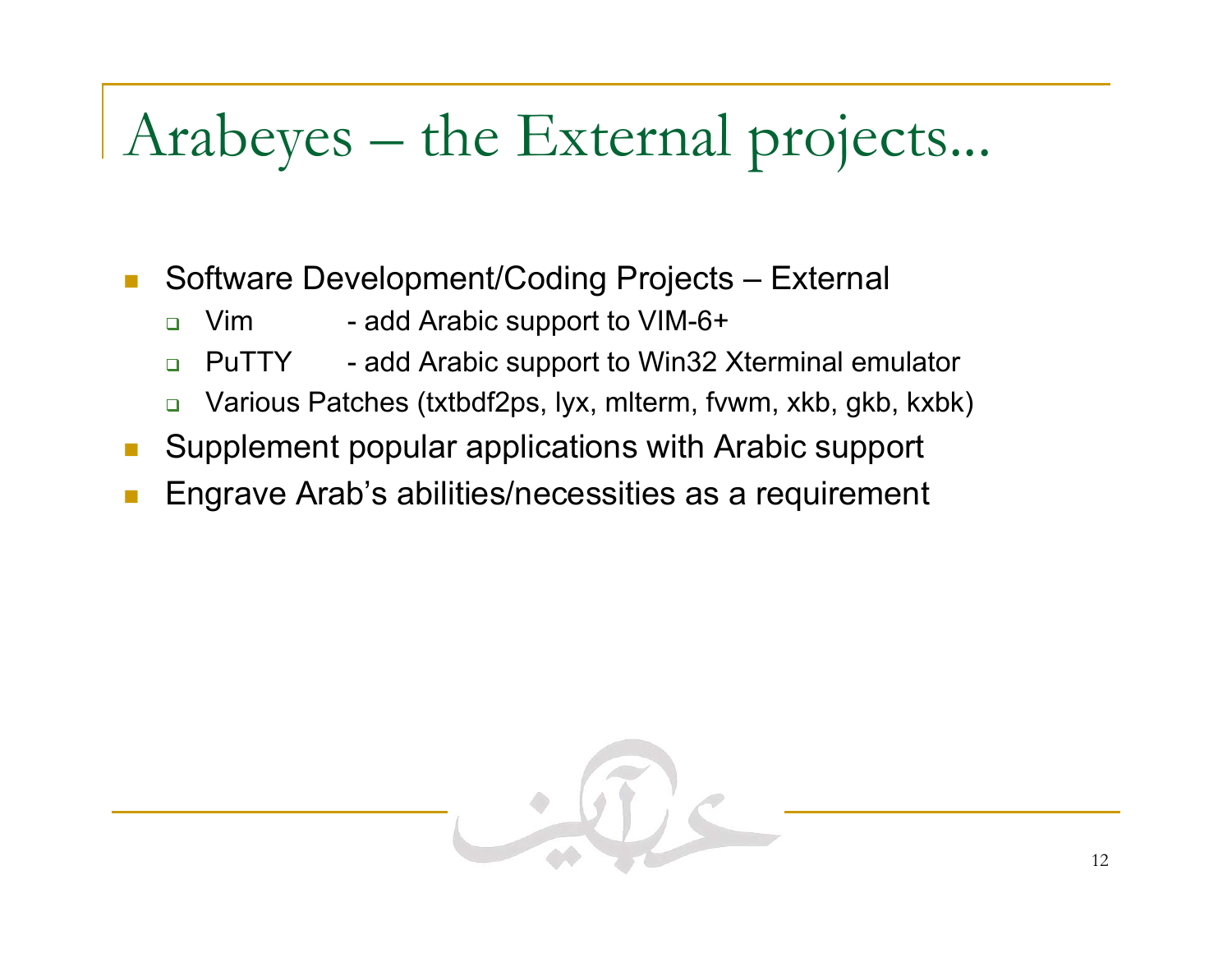### What can **you** do to help ?

#### П Raise awareness

- $\Box$ Tell your family/friends/colleagues
- $\Box$ Solicit corporate and governmental involvement/engagement
- $\Box$ Seek and support local efforts
- $\Box$ If a local Linux User Group (LUG) doesn't exist, start one
- $\Box$ Impress upon schools/universities the use of Linux
- ❏ Preach the need for self-reliance and the refusal of "blind-trust"
- П Get involved yourself
	- ❏ All skill-sets are needed (programmers, artists, tech-writers, etc)
- П Convert all your data, documents, websites to UTF-8
- П Consider making a donation to advocate and show your support